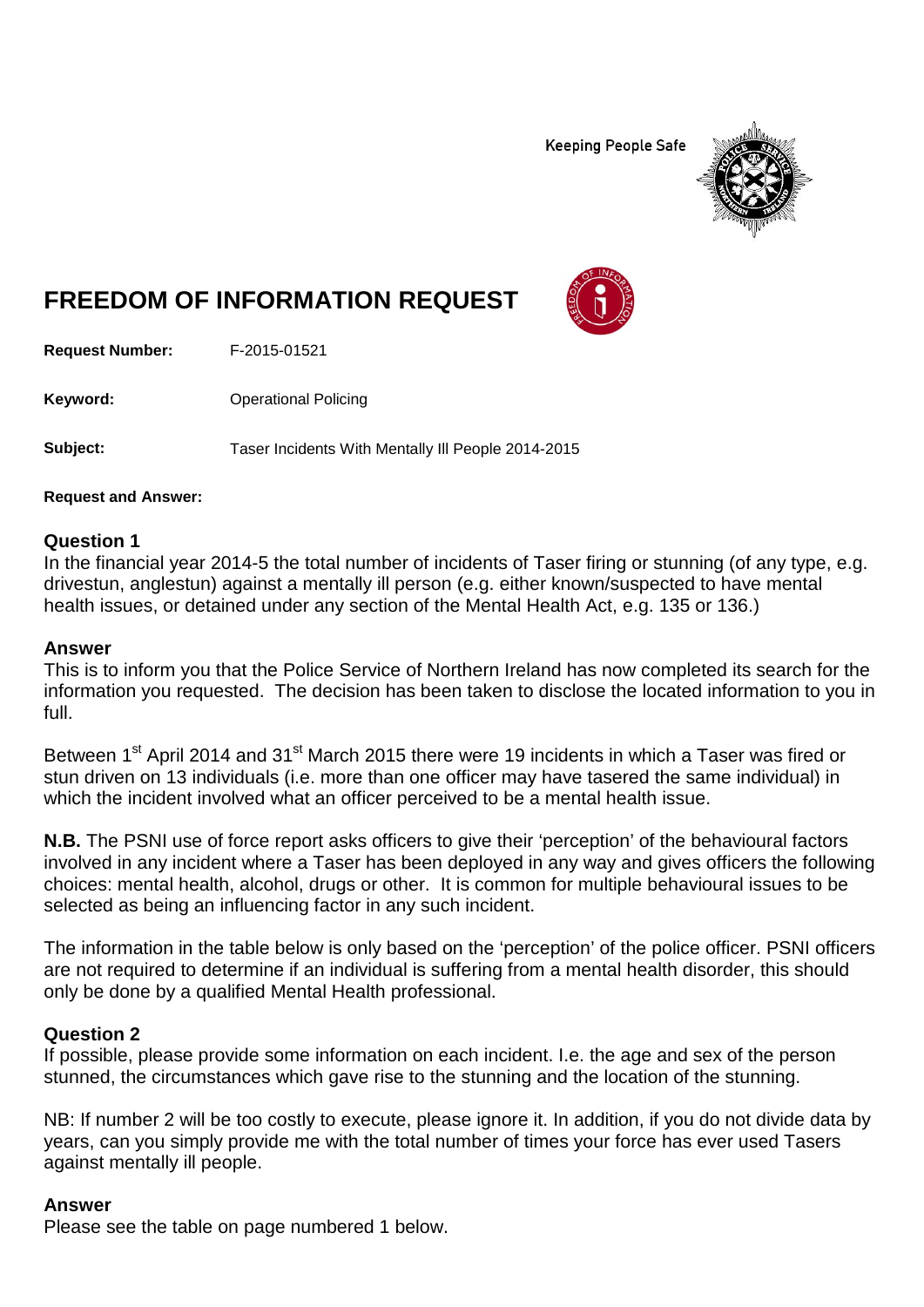**N.B.** Data is provisional and subject to minor change. Data will be validated for 26<sup>th</sup> June 2015 when the end of 14/15 year Use Of Force report will be published.

If you have any queries regarding your request or the decision please do not hesitate to contact me on 028 9070 0164. When contacting the Freedom of Information Team, please quote the reference number listed at the beginning of this letter.

If you are dissatisfied in any way with the handling of your request, you have the right to request a review. You should do this as soon as possible or in any case within two months of the date of issue of this letter. In the event that you require a review to be undertaken, you can do so by writing to the Head of Freedom of Information, PSNI Headquarters, 65 Knock Road, Belfast, BT5 6LE or by emailing [foi@psni.pnn.police.uk.](mailto:foi@psni.pnn.police.uk)

If following an internal review, carried out by an independent decision maker, you were to remain dissatisfied in any way with the handling of the request you may make a complaint, under Section 50 of the Freedom of Information Act, to the Information Commissioner's Office and ask that they investigate whether the PSNI has complied with the terms of the Freedom of Information Act. You can write to the Information Commissioner at Information Commissioner's Office, Wycliffe House, Water Lane, Wilmslow, Cheshire, SK9 5AF. In most circumstances the Information Commissioner will not investigate a complaint unless an internal review procedure has been carried out, however the Commissioner has the option to investigate the matter at his discretion.

Please be advised that PSNI replies under Freedom of Information may be released into the public domain via our website @ [www.psni.police.uk](http://www.psni.police.uk/)

Personal details in respect of your request have, where applicable, been removed to protect confidentiality.